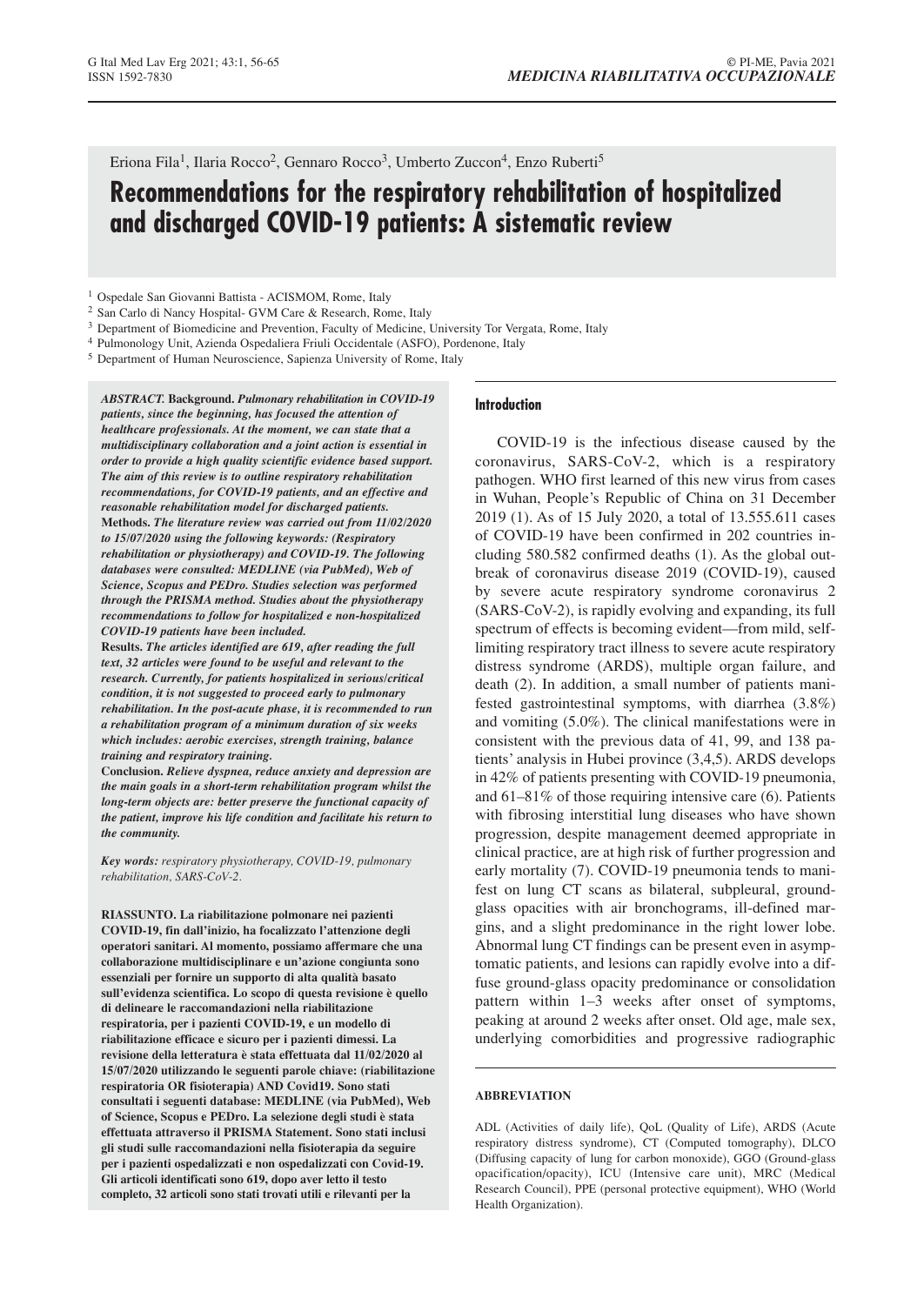**ricerca. Attualmente, per i pazienti ospedalizzati in condizioni gravi/critiche, non si suggerisce di procedere precocemente alla riabilitazione polmonare. Nella fase post-acuta, si raccomanda di eseguire un programma di riabilitazione della durata minima di sei settimane che include: esercizi aerobici, allenamento della forza, allenamento dell'equilibrio e allenamento respiratorio. Alleviare la dispnea, ridurre l'ansia e la depressione sono gli obiettivi principali in un programma di riabilitazione a breve termine, mentre gli obiettivi a lungo termine sono: conservare meglio la capacità funzionale del paziente, migliorare le sue condizioni di vita e facilitare il suo ritorno alla comunità.**

**Parole chiave:** fisioterapia respiratoria, Covid-19, riabilitazione polmonare, SARS-CoV-2.

deterioration on follow-up CT might be risk factors for poor prognosis in patients with COVID-19 pneumonia (8). Rehabilitation after COVID-19 is similar to that provided for many patients in geriatric rehabilitation units who have been affected by illness or injury. Some may present with a variety of sequelae associated with the viral illness and with a prolonged stay in the ICU, possibly including mechanical ventilation (9). Pulmonary rehabilitation for these recovered patients has become a major challenge for healthcare professionals, the resolution of which requires multidisciplinary collaboration and joint exploration so that evidence-based, high-quality support can be provided (10). It is important that plans are made now to rapidly identify whether the development of pulmonary fibrosis occurs in the survivor population. By doing this, we can hope to deliver appropriate clinical care and urgently design interventional trials to prevent a second wave of late mortality associated with this devastating pandemic (11). The aim of the study is to provide all the stakeholders recommendations, until now produced, about rehabilitation after COVID-19 desease in order to set, as soon as possible, the respiratory rehabilitation and prevent all the longterm sequelae. Furthermore, an early intervention prevents the patient from staying in ICU for long time that, eventually, could lead to cognitive and psychological disorders.

#### **Methods**

The literature review was carried out from 11/02/2020 to 15/07/2020 using the following keywords: (Respiratory rehabilitation OR physiotherapy) AND COVID-19.

The following databases were consulted: MEDLINE (via PubMed), Web of Science, Scopus and PEDro. No restrictions were placed on the publication date. Only articles in English have been included. Studies about the physiotherapy recommendations to follow for hospitalized e non-hospitalized COVID-19 patients have been included in this systematic review. We have included randomized controlled trials (RCTs), controlled clinical trials (CCTs), prospective and retrospective comparative cohort studies, cluster trials, letters to the Editor, reports, commentary, research letters, reviews, consensus and consensus statement, guidelines, handbooks and all articles referred to the topic. We excluded conference abstract and studies where we could not retrieve the full text or essential data were missing.

The articles identified are 619, 49 duplicate articles have been removed by Endnote software. After reading the full text, 32 articles were found to be useful and relevant to the research: eight reviews, five letters to the editor, two special articles, one report, one consensus statement, one commentary, one original article: cross-sectional observational study, one research article, one comment, one special communication, one practice guideline, one short communication, one handbook, one open randomized controlled trial, one special section, one research letter, one article, one clinical guideline, one research paper and one consensus (Table I).

Out of all the articles found and analyzed, the Impact Factor and the ISSN (International Standard Serial Number) of the publication journals were assessed. The reviewer was not blinded to the journal or the author's name.

This systematic review was performed according to the Preferred Reporting Items for Systematic Reviews and Meta-Analyses (PRISMA) statement (Figure 1).

The following study was registered on Prospero, international database of prospectively registered systematic reviews, on 5/05/2020 with the following identification number CRD42020182490.

#### **Rehabilitation in acute stage**

Rehabilitation in the acute phase turns out to be a very delicate intervention. The damage caused by the virus determines the accumulation of sputum in the alveolar area, gas exchange disorders and a consequent inflammatory response.

During the respiratory physiotherapy session, it is recommended to position the patient prone or with the bed tilted in order to facilitate correct breathing and management of secretions.

The patient must be mobilized in its entirety, upper and lower limbs. The next stage is standing training and walking around the bed  $(12,13)$ . In critically ill hospitalized patients, pulmonary rehabilitation is not recommended (12,14).

Bronchial hygiene techniques, given the dispersion of droplets in the air, specific should be considered only in case of strict necessity. However, contamination of the devices used and the surrounding environment is a high risk (15).

Early active mobilization can prevent the ICU-acquired weakness and determines the improvement of the strength and functional mobility necessary to carry out the activities of daily living (16). Rehabilitation in post-ICU phase does not only concern physical recovery but also cognitive disorders that may occur (17). Physiotherapy has proved to be a valid intervention in the prevention of delirium, one of the most frequent post-ICU cognitive pathologies (18).

In addition, electrical muscle stimulation (EMS) can be used, in order to stimulate the motor plate of the muscle through the use of a special device capable of generating electrical impulses on the patient's body. Moreover,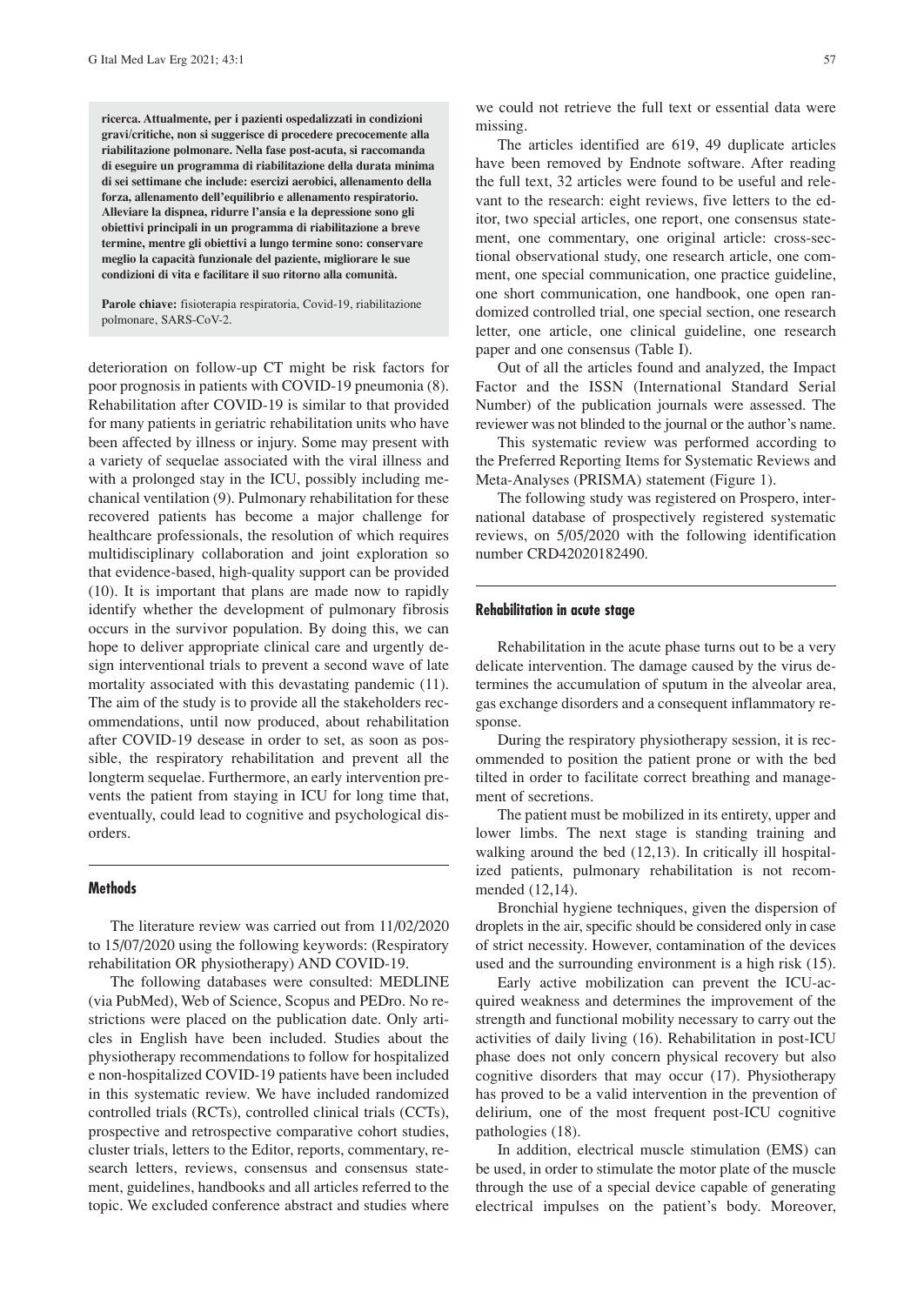| Tabella I. Caratteristiche degli studi inclusi |  |  |  |  |  |
|------------------------------------------------|--|--|--|--|--|
|------------------------------------------------|--|--|--|--|--|

| Author                                                                                                                                                                                                                                                                | Title                                                                                                                                                      | Article type          | Methods                                                                                                                                                                                                                                                                                                                                                                                                                                                                                                                                                                                                                                                                                                                                                                                                                                                                                                                                                                                                                                                  | <b>Database</b>                                                                                                                                  |
|-----------------------------------------------------------------------------------------------------------------------------------------------------------------------------------------------------------------------------------------------------------------------|------------------------------------------------------------------------------------------------------------------------------------------------------------|-----------------------|----------------------------------------------------------------------------------------------------------------------------------------------------------------------------------------------------------------------------------------------------------------------------------------------------------------------------------------------------------------------------------------------------------------------------------------------------------------------------------------------------------------------------------------------------------------------------------------------------------------------------------------------------------------------------------------------------------------------------------------------------------------------------------------------------------------------------------------------------------------------------------------------------------------------------------------------------------------------------------------------------------------------------------------------------------|--------------------------------------------------------------------------------------------------------------------------------------------------|
| 1. Asly M, Hazim A                                                                                                                                                                                                                                                    | Rehabilitation of<br>post-COVID-19 patients.                                                                                                               | Letter to the Editors | N/A                                                                                                                                                                                                                                                                                                                                                                                                                                                                                                                                                                                                                                                                                                                                                                                                                                                                                                                                                                                                                                                      | N/A                                                                                                                                              |
| 2. Assaf G, Davis H,<br>McCorkell L, et al.                                                                                                                                                                                                                           | An analysis of the<br>prolonged COVID-19<br>symptoms survey by<br>Patient-Led Research<br>Team. Patient Led<br>Research.                                   | Report                | N/A                                                                                                                                                                                                                                                                                                                                                                                                                                                                                                                                                                                                                                                                                                                                                                                                                                                                                                                                                                                                                                                      | N/A                                                                                                                                              |
| 3. Barker-Davies RM,<br>O'Sullivan O<br>Senaratne KPP, et al.                                                                                                                                                                                                         | The Stanford Hall<br>consensus statement<br>for post-COVID-19<br>rehabilitation.                                                                           | Consensus statement   | This consensus statement was developed by an<br>expert panel in the fields of rehabilitation, sport<br>and exercise medicine (SEM), rheumatology,<br>psychiatry, general practice, psychology and<br>specialist pain, working at the Defence Medical<br>Rehabilitation Centre, Stanford Hall, UK.<br>Seven teams appraised evidence for the following<br>domains relating to COVID-19 rehabilitation<br>requirements: pulmonary, cardiac, SEM,<br>psychological, musculoskeletal, neurorehabilitation<br>and general medical. A chair combined<br>recommendations generated within teams.<br>A writing committee prepared the consensus<br>statement in accordance with the appraisal of<br>guidelines research and evaluation criteria, grading<br>all recommendations with levels of evidence.                                                                                                                                                                                                                                                         | PubMed, Google Scholar<br>and specific COVID-19<br>repositories produced by<br>Journal of the American<br>Medical Association and<br>The Lancet. |
| 4. Bentley SK, lavicoli L,<br>Cherkas D, et al.                                                                                                                                                                                                                       | Guidance and Patient<br>Instructions for Proning<br>and Repositioning<br>of Awake, Non intubated<br>COVID-19 Patients.                                     | Commentary            | New York City Health + Hospitals/Elmhurst successfully<br>developed and implemented the proning and<br>positioning guide with awake, nonintubated patients<br>as well as provided it to patients suspicious for or with<br>confirmed COVID-19 who were discharged from the<br>emergency department (ED). The guide was developed<br>via expert consensus of an interdisciplinary team of<br>emergency medicine physicians and physical therapists<br>and iferatively revised based on usability testing and<br>understandability feedback from providers and patients,<br>with whom it was piloted through several rounds<br>of revisions.                                                                                                                                                                                                                                                                                                                                                                                                               | N/A                                                                                                                                              |
| 5. Bryant MS, Fedson SE,<br>Sharafkhaneh A                                                                                                                                                                                                                            | Using Telehealth<br>Cardiopulmonary<br>Rehabilitation during<br>the COVID-19 Pandemic.                                                                     | Letter to the Editor  | N/A                                                                                                                                                                                                                                                                                                                                                                                                                                                                                                                                                                                                                                                                                                                                                                                                                                                                                                                                                                                                                                                      | N/A                                                                                                                                              |
| 6. Candan SA, Elibol N,<br>Abdullahi A                                                                                                                                                                                                                                | Consideration of prevention<br>and management<br>of long-term consequences<br>of post-acute respiratory<br>distress syndrome in<br>patients with COVID-19. | Letter to the Editor  | N/A                                                                                                                                                                                                                                                                                                                                                                                                                                                                                                                                                                                                                                                                                                                                                                                                                                                                                                                                                                                                                                                      | N/A                                                                                                                                              |
| 7. Ceravolo MG, de Sire A.<br>Andrenelli E, et al.                                                                                                                                                                                                                    | Systematic rapid "living"<br>review on rehabilitation<br>needs due to COVID-19:<br>update to March 31st.                                                   | Review                | All selected papers were based on previous literature<br>and not on the current COVID-19 pandemic. Main<br>messages included: 1) early rehabilitation should be<br>granted to inpatients with COVID-19; 2) people with<br>restricted mobility due to quarantine or lockdown should<br>receive exercise programs to reduce the risk of frailty,<br>sarcopenia, cognitive decline and depression;<br>3) telerehabilitation may represent the first option for<br>people at home. Further updates are warranted in order<br>to characterize the emerging disability in COVID-19<br>survivors and the adverse effects on the health<br>of chronically disabled people.                                                                                                                                                                                                                                                                                                                                                                                       | PubMed, PEDro<br>and Google Scholar.                                                                                                             |
| 8. Chinese Association<br>of Rehabilitation Medicine,<br>Respiratory rehabilitation<br>committee of Chinese<br>Association of Rehabilitation<br>Medicine, Cardiopulmonary<br>rehabilitation Group<br>of Chinese Society<br>of Physical Medicine<br>and Rehabilitation | Recommendations for<br>respiratory rehabilitation<br>of COVID-19 in adult<br>(Version 2).                                                                  | Rewiev                | Proposed the recommendations for pulmonary<br>rehabilitation of COVID-19 in adults based on the<br>opinions of front-line clinical experts involved in the<br>management of this epidemic and a review of the<br>relevant literature and evidences: (1) for the inpatients<br>with COVID-19, pulmonary rehabilitation would relieve<br>the symptoms of dyspnea, anxiety, and depression;<br>eventually improve physical function and the quality<br>of life; (2) For severe/critical inpatients, the early<br>performance of pulmonary rehabilitation is not<br>suggested; (3) For isolating patients, the pulmonary<br>rehabilitation guidence should be conducted through<br>education video, instruction manual or remote<br>consultation; (4) Assessment and monitor should be<br>performed throughout the entire pulmonary rehabilitation<br>$process$ ; (5) Taking proper grading protection following<br>the guideline. These recommendations can serve as<br>a clinical practice guidence and basis for pulmonary<br>rehabilitation of COVID-19. | PubMed, Ovid, Embase,<br>CBM, CNKI, CMJD.                                                                                                        |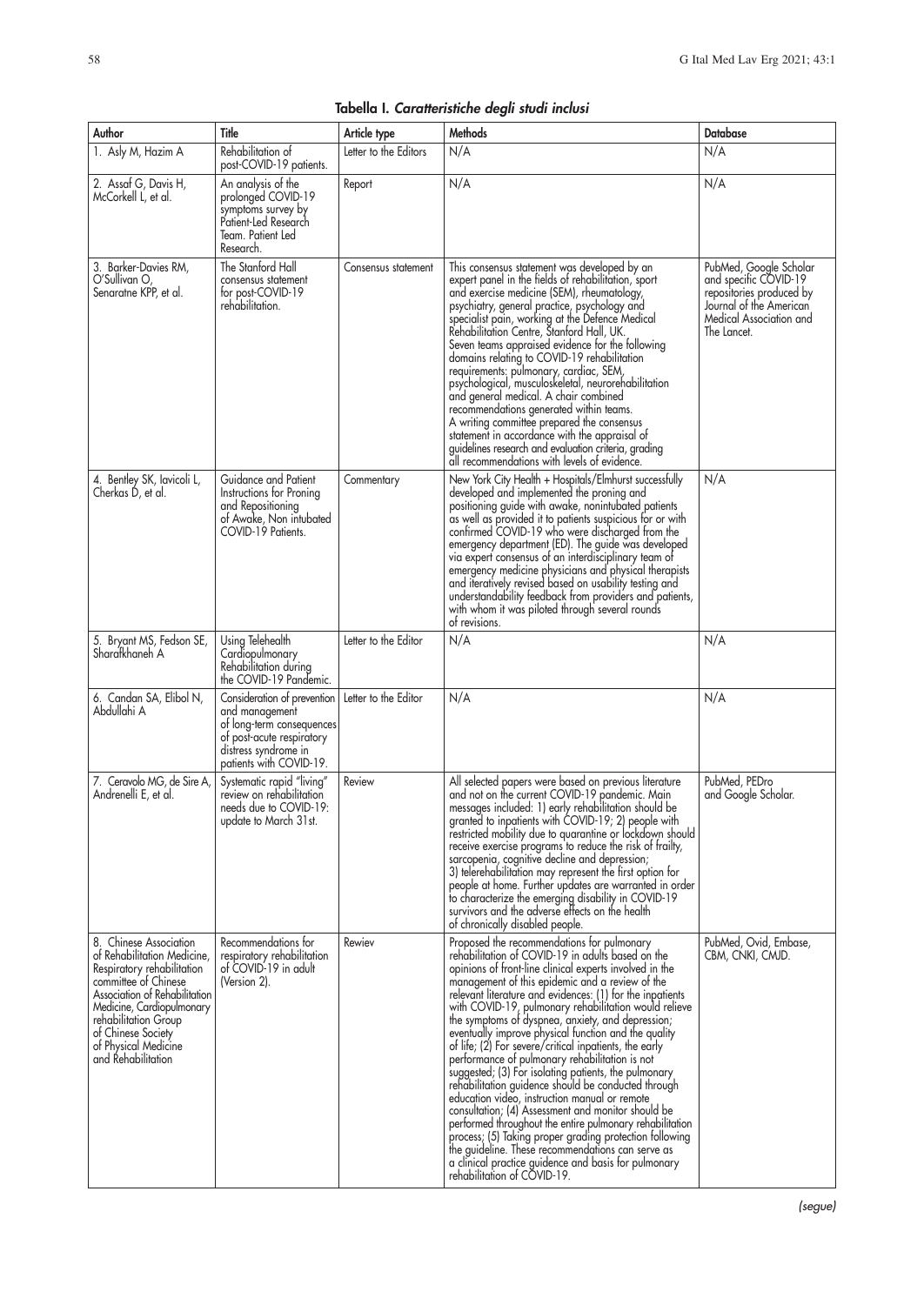## **Tabella I.** (segue)

| Author                                                      | Title                                                                                                                                                                                       | Article type                                                | Methods                                                                                                                                                                                                                                                                                                                                                                                                                                                                                                                                                                                                                                                                           | Database |
|-------------------------------------------------------------|---------------------------------------------------------------------------------------------------------------------------------------------------------------------------------------------|-------------------------------------------------------------|-----------------------------------------------------------------------------------------------------------------------------------------------------------------------------------------------------------------------------------------------------------------------------------------------------------------------------------------------------------------------------------------------------------------------------------------------------------------------------------------------------------------------------------------------------------------------------------------------------------------------------------------------------------------------------------|----------|
| 9. Curci C, Pisano F,<br>Bonacci E, et al.                  | Early rehabilitation in<br>post-acute COVID-19<br>patients: data from an<br>Italian COVID-19<br>rehabilitation unit and<br>proposal of a treatment<br>protocol. A cross-sectional<br>study. | Original Article:<br>Cross-sectional<br>observational study | Demographic, anamnestic and clinical characteristics,<br>laboratory exams and medical imaging findings were<br>collected for the entire cohort. Outcome measures<br>evaluated at the admission in Rehabilitation Unit were:<br>type of respiratory supports needed, fraction of inspired<br>oxygen (FiO2), partial pressure of oxygen (PaO2),<br>FiÓŽ/PaO2, Barthel Index (BI), modified Medical<br>Research Council (mMRC) Dyspnoea Scale, and<br>6-Minute Walking Test (6-MWT). Furthermore, proposed<br>an early rehabilitation protocol for COVID-19 patients<br>based on baseline FiO2.                                                                                      | N/A      |
| 10. Halpin SJ, McIvor C,<br>Whyatt G, et al.                | Postdischarge symptoms<br>and rehabilitation needs<br>in survivors of COVID-19<br>infection: A cross-sectional<br>evaluation.                                                               | Research Article                                            | A purposive sample of 100 survivors discharged from<br>a large University hospital were assessed 4 to 8 weeks<br>after discharge by a multidisciplinary team of<br>rehabilitation professionals using a specialist telephone<br>screening tool designed to capture symptoms and impact<br>on daily life. EQ-5D-5L telephone version was<br>also completed.                                                                                                                                                                                                                                                                                                                        | N/A      |
| 11. Hosey MM,<br>Needham DM                                 | Survivorship after<br>COVID-19 ICU stay.<br>Nature reviews.                                                                                                                                 | Comment                                                     | N/A                                                                                                                                                                                                                                                                                                                                                                                                                                                                                                                                                                                                                                                                               | N/A      |
| 12. Iannaccone S,<br>Castellazzi P, Tettamanti A,<br>et al. | Role of Rehabilitation<br>Department for Adult<br>Individuals With<br>COVID-19: The Experience<br>of the San Raffaele Hospital<br>ot Milan.                                                 | Special<br>Communication                                    | This communication reports the experience of the<br>San Raffaele Hospital of Milan and recommends<br>the setup of specialized clinical pathways for the<br>rehabilitation of patients with COVID-19. In this hospital,<br>between February 1 and March 2, 2020, about<br>50 patients were admitted every day with COVID-19<br>symptoms.                                                                                                                                                                                                                                                                                                                                           | N/A      |
| 13. Kalirathinam D,<br>Guruchandran R,<br>Subramani P       | Comprehensive<br>physiotherapy management<br>in COVID-19 - a narrative<br>review.                                                                                                           | Review Article                                              | This comprehensive narrative review aims to describe<br>recent progress in the application of physiotherapy<br>management in COVID-19 patients. Assessment and<br>evidence- based treatment of these patients should<br>include prevention, reduction of adverse consequences<br>in immobilization, and long-term impairment sequelae.<br>A variety of techniques and modalities of early<br>physiotherapy in intensive care unit are suggested<br>by clinical research. They should be applied according<br>to the stage of the disease, comorbidities, and patient's<br>level of cooperation.                                                                                   | N/A      |
| 14. Kiekens C, Boldrini P,<br>Andreoli A, et al.            | Rehabilitation and<br>respiratory management<br>in the acute and early<br>post-acute phase. "Instant<br>paper from the field"<br>on rehabilitation answers<br>to the COVID-19<br>emergency. | Special Article                                             | This paper summarizes the second webinar on COVID-19<br>(230 live attendees, 11,600 viewers of the recorded<br>version) organized by the Italian Society of Physical<br>and Rehabilitation Medicine about rehabilitation and in<br>particular respiratory management in the acute<br>(Intensive Care Unit [ICU]) and immediate post-acute phases.                                                                                                                                                                                                                                                                                                                                 | N/A      |
| 15. Lazzeri M, Lanza A,<br>Bellini R, et al.                | Respiratory physiotherapy<br>in patients with COVID-19<br>infection in acute setting:<br>a Position Paper of the<br>Italian Association of<br>Respiratory<br>Physiotherapists.              | <b>Practice Guideline</b>                                   | The presentation of this manuscript is the result of a<br>consensus between Italian physiotherapists with specific<br>expertise in respiratory care, working with COVID-19<br>patients in the hospitals of the north of Italy. There fore,<br>our aim is to share information with world wide<br>physiotherapists involved in the management of patients<br>affected by COVID-19.                                                                                                                                                                                                                                                                                                 | N/A      |
| 16. Lechowicz K,<br>Drożdżal S, Machaj F,<br>et al.         | COVID-19: The Potential<br>Treatment of Pulmonary<br>Fibrosis Associated with<br>SARS-CoV-2 Infection.                                                                                      | Narrative review                                            | This narrative review demonstrates similarity in pulmonary<br>symptoms and the mechanisms of their formation, with<br>previous forms of the coronavirus (SARS, MERS).                                                                                                                                                                                                                                                                                                                                                                                                                                                                                                             | N/A      |
| 17. Lee AJY, Chung CLH,<br>Young BE, et al.                 | Clinical course and<br>physiotherapy intervention<br>in 9 patients with COVID-19.                                                                                                           | Short<br>Communication                                      | N/A                                                                                                                                                                                                                                                                                                                                                                                                                                                                                                                                                                                                                                                                               | N/A      |
| 18. Liang T                                                 | Rehabilitation therapy<br>for COVID-19 patients.                                                                                                                                            | Handbook                                                    | N/A                                                                                                                                                                                                                                                                                                                                                                                                                                                                                                                                                                                                                                                                               | N/A      |
| 19. Liu K, Zhang W,<br>Yang Y, et al.                       | Respiratory rehabilitation<br>in elderly patients with<br>COVID-19: A randomized<br>controlled study.                                                                                       | Open randomized<br>controlled trial                         | This paper reported the findings of an observational,<br>prospective, quasi-experimental study, which totally<br>recruited 72 participants, of which 36 patients underwent<br>respiratory rehabilitation and the rest without any<br>rehabilitation intervention. The following outcomes<br>were measured: pulmonary function tests including<br>plethysmography and diffusing lung capacity for carbon<br>monoxide (DLCO), functional tests (6-min walk distance<br>test), Quality of life (QoL) assessments (SF-36 scores),<br>activities of daily living (Functional Independence<br>Measure, FIM scores), and mental status tests<br>(SAS anxiety and SDS depression scores). | N/A      |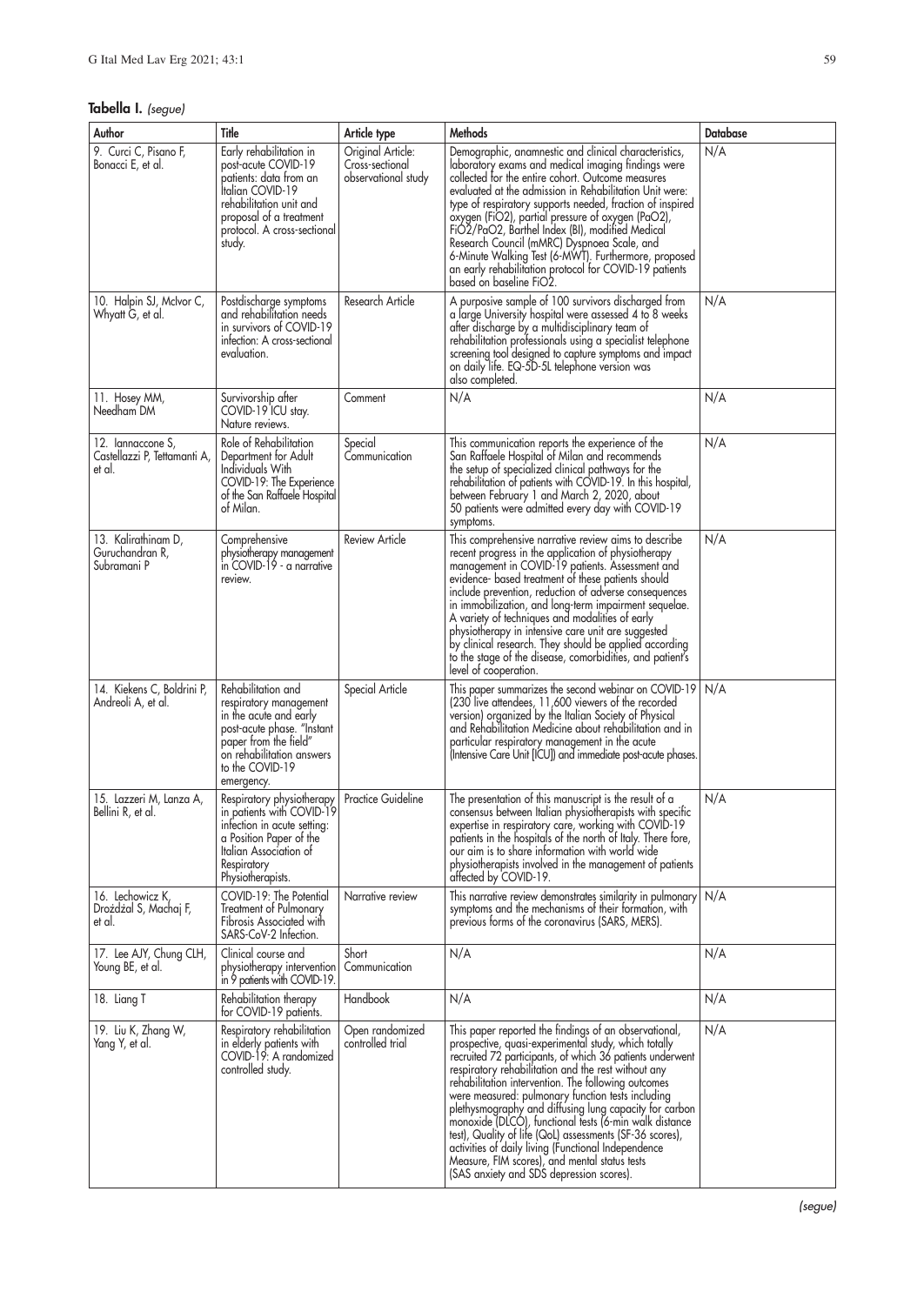### **Tabella I.** (segue)

| Author                                                     | Title                                                                                                                                                                        | Article type               | Methods                                                                                                                                                                                                                                                                                                                                                                                                                                                                                                                                                                                                                          | <b>Database</b>                                                                                                                                                                       |
|------------------------------------------------------------|------------------------------------------------------------------------------------------------------------------------------------------------------------------------------|----------------------------|----------------------------------------------------------------------------------------------------------------------------------------------------------------------------------------------------------------------------------------------------------------------------------------------------------------------------------------------------------------------------------------------------------------------------------------------------------------------------------------------------------------------------------------------------------------------------------------------------------------------------------|---------------------------------------------------------------------------------------------------------------------------------------------------------------------------------------|
| 20. Meng L, Qiu H,<br>Wan L, et al.                        | Intubation and ventilation<br>amid the COVID-19<br>outbreak: Wuhan's<br>Experience. Anesthesiology.                                                                          | Special Section            | N/A                                                                                                                                                                                                                                                                                                                                                                                                                                                                                                                                                                                                                              | N/A                                                                                                                                                                                   |
| 21. Nakamura K,<br>Nakano H, Naraba H,<br>et al.           | Early rehabilitation with<br>dedicated use of belt-type<br>electrical muscle stimulation<br>for severe COVID-19<br>patients.                                                 | Letter                     | N/A                                                                                                                                                                                                                                                                                                                                                                                                                                                                                                                                                                                                                              | N/A                                                                                                                                                                                   |
| 22. Perchiazzi G,<br>Pellegrini M,<br>Chiodaroli E, et al. | The use of positive end<br>expiratory pressure in<br>patients affected by<br>COVID-19: Time to<br>reconsider the relation<br>between morphology<br>and physiology.           | Review                     | N/A                                                                                                                                                                                                                                                                                                                                                                                                                                                                                                                                                                                                                              | N/A                                                                                                                                                                                   |
| 23. Roesthuis L,<br>van den Berg M,<br>van der Hoeven H    | Advanced respiratory<br>monitoring in COVID-19<br>patients: use less PEEP!                                                                                                   | Research Letter            | N/A                                                                                                                                                                                                                                                                                                                                                                                                                                                                                                                                                                                                                              | N/A                                                                                                                                                                                   |
| 24. Salawu A, Green A,<br>Crooks MG, et al.                | Proposal for<br>Multidisciplinary<br>Tele-Rehabilitation<br>in the Assessment<br>and Rehabilitation<br>of COVID-19 Survivors.                                                | Article                    | N/A                                                                                                                                                                                                                                                                                                                                                                                                                                                                                                                                                                                                                              | N/A                                                                                                                                                                                   |
| 25. Thomas P, Baldwin C,<br>Bissett B, et al.              | Physiotherapy management<br>for COVID-19 in the acute<br>hospital setting: clinical<br>practice recommendations.                                                             | Invited Topical Review     | Through a web search and personal files, recently<br>developed guidelines for COVID-19 management of<br>critically ill patients were identified from international<br>agencies (eg, World Health Organization), critical care<br>professional societies or groups (eg, Australia and<br>New Zealand Intensive Care Society, Society of Critical<br>Care Medicine/European Society of Intensive Care<br>Medicine), or physiotherapy professional societies up<br>to 21 March 2020. These guidelines were used to inform<br>the consensus recommendations developed in conjunction<br>with expert opinion of the authorship group. | N/A                                                                                                                                                                                   |
| 26. Vitacca M, Lazzeri M,<br>Guffanti E, et al.            | Italian suggestions for<br>pulmonary rehabilitation<br>in COVID-19 patients<br>recovering from acute<br>respiratory failure: results<br>of a Delphi process.                 | Scoping review             | There is a need of consensus about the pulmonary<br>rehabilitation (PR) in patients with COVID-19 after<br>discharge from acute care. To facilitate the knowledge<br>of the evidence and its translation into practice.<br>A steering committee identified areas and questions<br>sent to experts. Other international experts participated<br>to a RAND Delphi method in reaching consensus<br>and proposing further suggestions.                                                                                                                                                                                               | PubMed, Google Scholar,<br>the WHO official websites.                                                                                                                                 |
| 27. Vitacca M,<br>Migliori GB,<br>Spanevello A, et al.     | Management and<br>outcomes of post-acute<br>COVID-19 patients<br>in Northern Italy.                                                                                          | Letter to the Editor       | N/A                                                                                                                                                                                                                                                                                                                                                                                                                                                                                                                                                                                                                              | N/A                                                                                                                                                                                   |
| 28. Warrillow S, Austin D,<br>Cheung W, et al.             | ANZICS guiding principles Special Article<br>for complex decision<br>making during the<br>COVID-19 pandemic.                                                                 |                            | N/A                                                                                                                                                                                                                                                                                                                                                                                                                                                                                                                                                                                                                              | N/A                                                                                                                                                                                   |
| 29. Yang LL, Yang T                                        | Pulmonary Rehabilitation<br>for Patients with<br>Coronavirus Disease 2019<br>(COVID-19).                                                                                     | Review                     | N/A                                                                                                                                                                                                                                                                                                                                                                                                                                                                                                                                                                                                                              | N/A                                                                                                                                                                                   |
| 30. Zhao H, Xie Y,<br>Wang C                               | Recommendations for<br>respiratory rehabilitation<br>in adults with COVID-19.                                                                                                | <b>Clinical Guidelines</b> | The evidence assessment group employed the Appraisal<br>of Guidelines for Research & Evaluation II tool for<br>methodological quality assessment of the included<br>guidelines, the Assessment of Multiple Systematic<br>Reviews tool for quality assessment of systematic reviews,<br>and the Cochrane bias risk assessment tool for bias risk<br>assessment of randomized controlled trials.                                                                                                                                                                                                                                   | PubMed, Ovid, Embase,<br>Chinese databases,<br>Chinese Biological Medical<br>Literature database,<br>China National Knowledge<br>Infrastructure, Chinese<br>Medical Journal Database. |
| 31. Zhao YM, Shang YM,<br>Song WB, et al.                  | Follow-up study of the<br>pulmonary function and<br>related physiological<br>characteristics of COVID-19<br>survivors three months<br>atter recovery.                        | Research Paper             | COVID-19 survivors were recruited for high resolution<br>computed tomography (HRCT) of the thorax, lung function<br>and serum levels of SARS-CoV-2 IgG antibody tests<br>3 months after discharge. The relationship between<br>the clinical characteristics and the pulmonary function<br>or CT scores were investigated.                                                                                                                                                                                                                                                                                                        | N/A                                                                                                                                                                                   |
| 32. Zhonghua<br>Jie He He Hu Xi Za Zh                      | [Expert consensus on<br>preventing nosocomial<br>transmission during<br>respiratory care for<br>critically ill patients<br>infected by 2019 novel<br>coronavirus pneumonia]. | Consensus                  | N/A                                                                                                                                                                                                                                                                                                                                                                                                                                                                                                                                                                                                                              | N/A                                                                                                                                                                                   |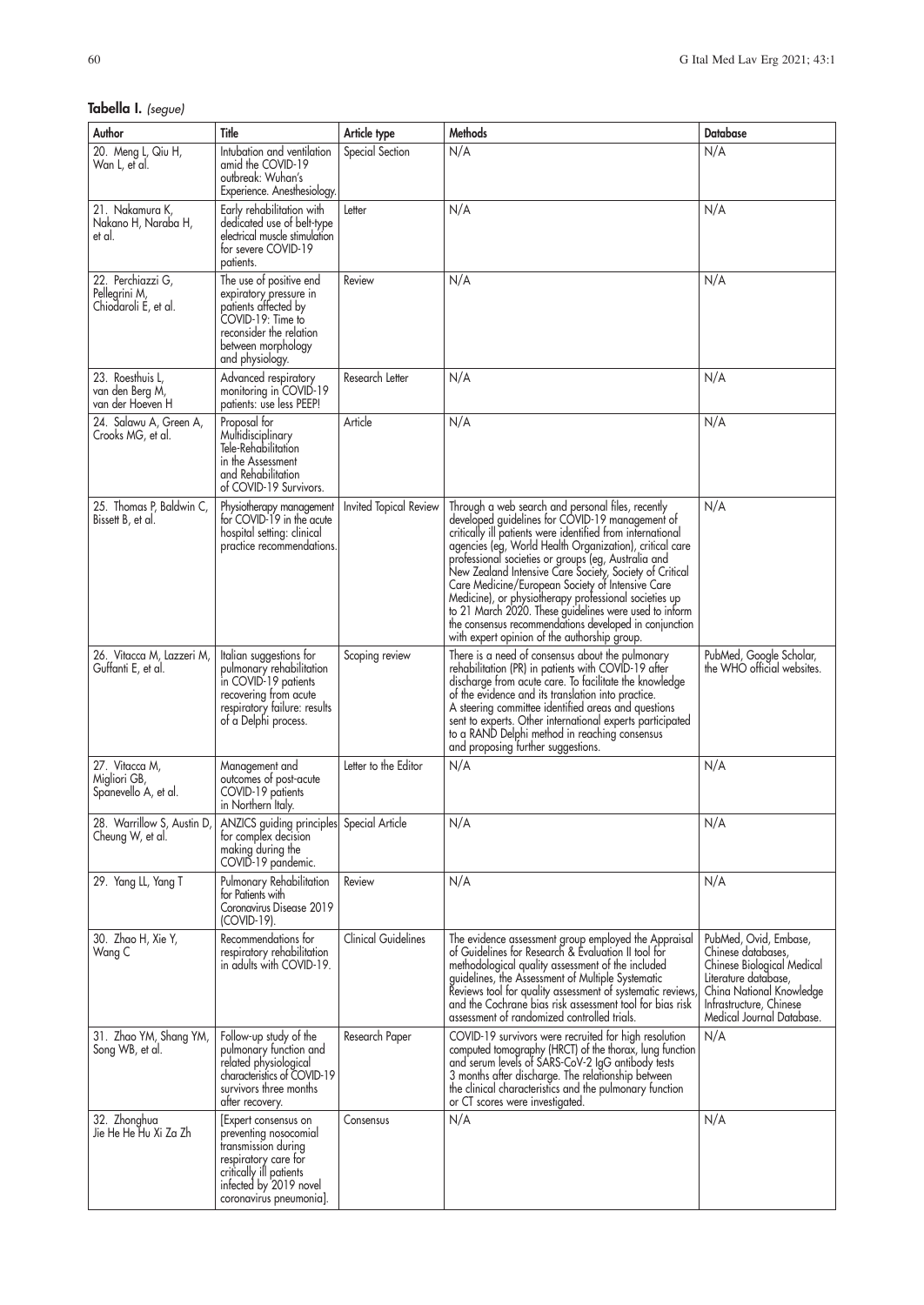

**Figure 1.** *PRISMA flow diagram*

among the various modes of EMS, belt-type EMS is expected to be effective for critical care because it can induce whole lower extremity exercise through whole muscle contraction between wrapped belts (19). The combination of EMS and increased protein intake given to the patient in intensive care helps to preserve muscle health  $(20).$ 

When the clinical conditions are stabilized, the active cycle of respiratory techniques can be initiated. This technique involves different ways of breathing, such as breath control, chest expansion exercises and forced exhalation techniques (21).

As soon as possible, it will be appropriate to evaluate the patient through the "six minutes walking test" for the oxygenation response during exertion, Medical Research Council scale and dynamometers for peripheral muscle strength (22).

Healthcare professionals, particularly specialized in infectious diseases, such as COVID-19, should know how to use personal protective equipment (PPE) correctly. PPE does not affect the dangers and do not eliminate them. An inappropriate use may put a high risk of contamination workers and the surrounding community. Appropriate training in the use of PPE with subsequent skill test is recommended (23).

An early training during the stay in ICU, is often more challenging. Technological development includes the bedside cycle ergometer for active or passive leg cycling during bed rest, permitting prolonged continuous mobilization and rigorous control of exercise intensity and duration. Training intensity can be continuously adjusted to the patient's health status and physiological responses to exercise (24).

#### **Indications for Invasive/ Non-invasive Ventilation**

The performance of respiratory physiotherapy interventions on patients affected by COVID-19 has raised a debate on the potential risk of these procedures being at the origin of an airborne transmission of the virus. Indeed, despite more studies are required to confirm the aerosolgenerating potential of various techniques, many of them seem to pose a risk for viral spread, especially when combined with cough-eliciting maneuvers aimed at clearing the airways (25).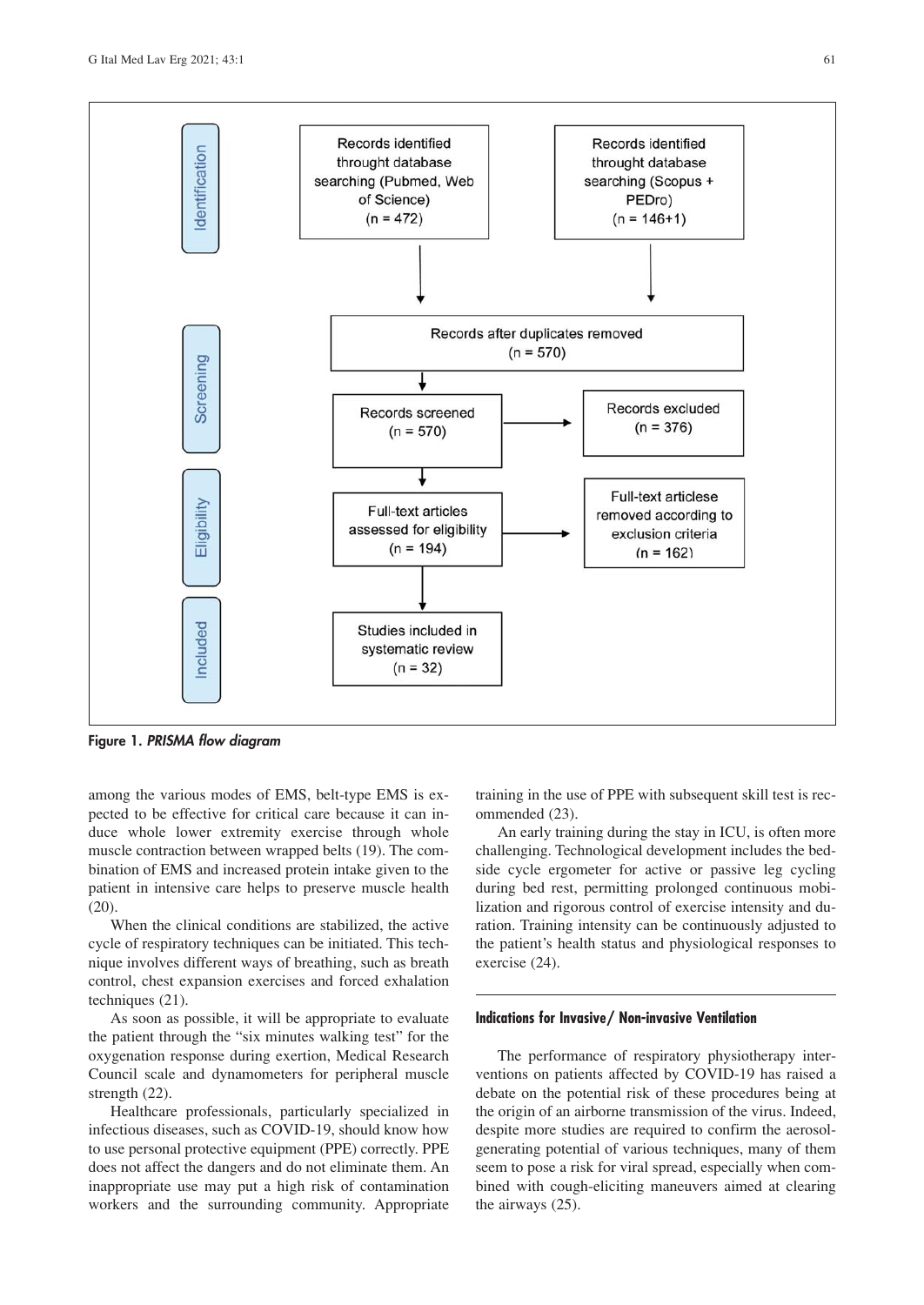procedures produce and use airborne precautions. Where aerosol-generating procedures are necessary, a negative-pressure room should be preferred for their performance (26). In case there are no negative pressure rooms, a single room with the door closed can be utilized as well. The access to the room should be limited to the required staff, discouraging people from entering and leaving the room during the procedure. All the staff must wear PPE, as described by the guidelines (27).

should carefully assess the risks and the benefits that these

The application of these precautionary measures may be hampered by the high number of people requesting medical care, during the outbreaks of COVID-19.

As concerns ventilation, the use of positive end-expiratory pressure (PEEP) should be carefully evaluated based on the type and distribution of lung injury (28). Consequently, use remains specific and individualized. High PEEP levels probably cause hyperinflation and potentially right ventricular failure. It is recommended to apply lower PEEP levels as much as possible (29).

When managing patients affected by SARS-Cov-2, it is essential being prepared to face acute worsening of patient conditions, which may require intubation and invasive mechanical ventilation. In the light of the risk of NIV failure, it is fundamental the presence of a staff able to perform endotracheal intubation in the acute emergency setting (30).

During the invasive mechanical ventilation, any unnecessary maneuver should be avoided, particularly those with the potential of reducing the PEEP (Positive End Expiratory Pressure); indeed, PEEP reduction yields an increased risk of lung de-recruitment and atelectasis. Close suction circuits are recommended because they improve gas exchanges and reduce the respiratory rate which is physiologically increased when secretions accumulate in the airways. The use of these devices has the advantage of avoiding the dispersion of droplets and is thus considered safe since it does not pose a risk of contamination for the health professionals (14).

Early prone positioning of the patients after endotracheal intubation, preferably within 72 hours, is recommended. The patient should be kept in this position for at least 12-16 hours per day (31). The interruption is necessary where the oxygenation worsens following patient positioning (20% decrease in P/F compared to the supine position) or in the presence of serious complications (32).

#### **Post-acute rehabilitation for COVID-19 patients**

Post-acute COVID-19 symptoms vary widely. Even so-called mild COVID-19 may be associated with long term symptoms, most commonly cough, low grade fever, and fatigue, all of which may relapse and remit (33,34). New or worsened breathlessness (when compared with pre-COVID illness) was a significant symptom even several weeks post-discharge (35). Pulmonary rehabilitation should be performed throughout the entire disease management cycle, regardless of whether the patient is hospitalized or at home (10). Moreover, the measure of ADL impairment at home and the role of caregivers' availability have been underlined as crucial for recovery (36). The performance of mild to moderate intensity aerobic exercises is beneficial in increasing the function of the immune system in patients with COVID-19, the performance of high intensity aerobic exercises should be avoided for those patients because of its adverse effects on suppressing the function of the immune system (37). In the post-acute phase, inspiratory muscle training should be included if the inspiratory muscles are weak. Based on the assessments made, positive expiratory pressure devices, deep and slow breathing, chest expansion (with shoulder elevation), diaphragmatic breathing, respiratory muscle mobilization, airway release techniques (as needed) and positive expiratory pressure devices can be added (38,21). Six-week respiratory rehabilitation can improve respiratory function, QoL and anxiety of elderly patients with COVID-19, but it has little significant improvement on depression in the elderly (39). In addition to respiratory tract damage caused by pulmonary fibrosis, patients will also face psychiatric and neuropsychiatric disorders (40). To date, there are no protocols of respiratory rehabilitation post COVID-19 already tested given the new and recent outbreak of the pandemic and some articles begin to treat even the "Tele-rehabilitation" subject. Correct inhaler use, breathing patterns, coughing can be assessed easily with the virtual connection (41). Tele-rehabilitation approaches are welcome as they represent the first option for people capable of exercising at home under the guidance of rehabilitation professionals (42). According to an Italian study on the outcomes of post-acute patients, even undergoing short sessions of reconditioning and physiotherapy, still represent a challenge for the health care system due to the high need for monitoring, complex respiratory support, high risk of further decompensation and death (43). Therefore, there is a clear need to plan for post-acute and chronic rehabilitation of patients recovering from COVID-19 (44).

#### **Discussion**

COVID-19 patients may develop restrictive respiratory failure and pulmonary fibrosis, especially after a long stay in ICU. Furthermore, physical, cognitive or mental disability can persist for a long time after the discharge. This condition is called post-intensive care syndrome (PICS) (45). Prevention of this syndrome should begin in the ICU using the ABCDE bundle. In relation to the physical subdimension, the "E (early-stage rehabilitation and exercise)" part of the ABCDE bundle was recommended for suitable patients in the ICU. The early rehabilitation protocol by Curci et al. provides 2 sessions per day of 30 minutes for 2/3 weeks. For patients with oxygen support devices or nasal cannula (FiO2  $\geq$ 40 and <60%), posture changes and management are essential. Furthermore, since these patients are bedridden, it is necessary to mobilize the limbs and restore the capacity for muscle recruitment in order to prevent embolic events (46). In non-intu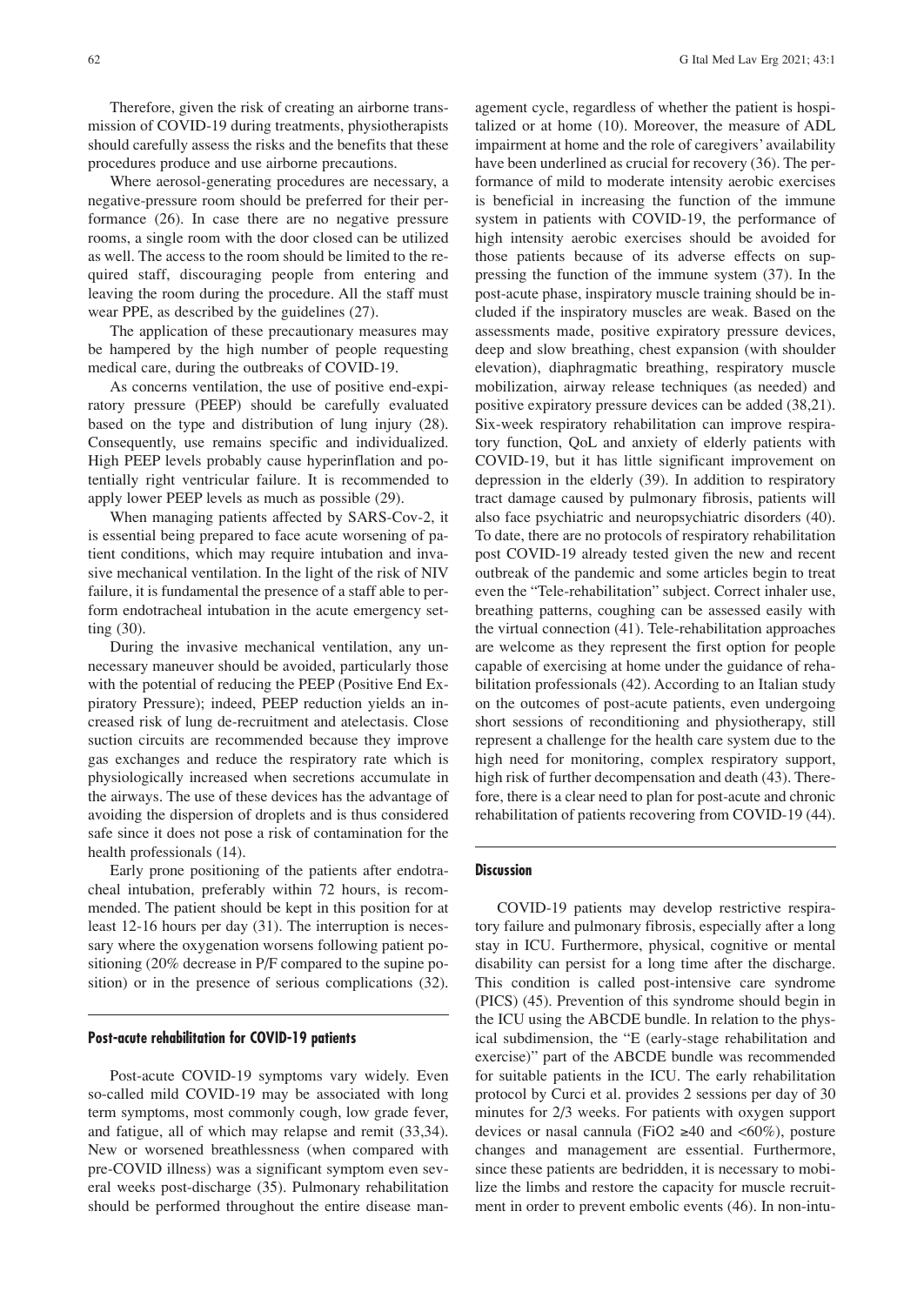bated patients who are in stable clinical conditions it is recommended to change position every 30 minutes to two hours. To improve respiratory function, it is advised not to spend a lot of time lying on the back but rather to remain lying on the stomach or the sitting position (47). In addition to physical disabilities, clinically significant symptoms of anxiety, depression, and post-traumatic stress disorder (PTSD) can occur (48). In these cases, neuropsychological training, counseling sessions and psychological support should be provided.

During the post-ICU hospitalization phase, it is important to stay in touch with the family via calls or videos. Visits are often forbidden and this leads the patient to feel abandoned (49). Unfortunately, patients do not always have the opportunity to access early rehabilitation. Sometimes hospitals do not have sufficient specialized staff. This condition determines an increase in disability that must be managed by the patient once discharged from the hospital (50).

Significant complications of the respiratory system infection are represented by pulmonary fibrosis that can eventually lead to permanent disability (51). The level of D-dimer at admission is an important factor for abnormal carbon monoxide diffusion capacity (DLCO) (52). In order to counteract the possible scarring of the lung tissues, it is necessary to advise the patient some exercises to be done at home after hospital discharge. The prescription content mostly includes: Aerobic exercises, strength training, balance training and respiratory training (10). The possibility of a follow-up review via tele-rehabilitation should be explored (53). Tele-rehabilitation could provide an effective way of assessing and managing residual deficits (54). The rating scales used to assess and monitor the patient may include: Barthel Dyspnea Index (QoL), Modified Barthel Index (QoL), Berg Balance Scale (functional balance scale), Borg rating of perceived exertion for dyspnea and fatigue (during reconditioning training and 6-minute walk test), 30-second sit-to-stand test and 6-minute walk test (performed only before discharge) (55).

#### **Conclusion**

Rehabilitation program should start as soon as possible, COVID-19 patients not excluded although, in this case, "when" and "how" to set a reasonable model of intervention, represent the two main questions. After several months of experience in COVID-19 wards, we could certainly claim that pulmonary rehabilitation program should be introduced when patient's conditions are stabilized.

At the beginning, in ICU, it is fundamental to mobilized constantly the patients until they are able recover the sitting position and eventually to walk.

Furthermore, considering the long terms sequelae, most of patient needs to continue, in presence or remotely, the treatment in order to reduce fatigue and respiratory disorders.

All the data we gathered and analysed, lead us to affirm that the combination of different trainings (aerobic,

#### **Key messages:**

- Different types of training (aerobic, fitness, balance and respiratory) can lead to the recovery of physical well-being in COVID-19 post-acute patients
- The early performance of pulmonary rehabilitation is not suggested for severe/critical patients
- Pulmonary rehabilitation for mild and moderate cases should be introduced as soon as possible

#### **References**

- 1) World Health Organization. (2020) Coronavirus disease (COVID-19) situation report. Accessed: 15 July; https: //covid19.who.int/
- 2) Zhou F, Yu T, Du R, et al. Clinical course and risk factors for mortality of adult inpatients with COVID-19 in Wuhan, China: a retrospective cohort study. Lancet. 2020 Mar 28; 395(10229): 1054- 1062. doi: 10.1016/S0140-6736(20)30566-3. Epub 2020 Mar 11. Erratum in: Lancet. 2020 Mar 28; 395(10229): 1038. Erratum in: Lancet 2020 Mar 28; 395(10229): 1038. PMID: 32171076; PMCID: PMC7270627.
- 3) Wang D, Hu B, Hu C, et al. Clinical Characteristics of 138 Hospitalized Patients With 2019 Novel Coronavirus-Infected Pneumonia in Wuhan, China [published online ahead of print, 2020 Feb 7]. JAMA 2020; 323(11): 1061-1069. doi: 10.1001/jama.2020.1585
- 4) Huang C, Wang Y, Li X, et al. Clinical features of patients infected with 2019 novel coronavirus in Wuhan, China. Lancet 2020; 395: 497-506. 10. 1056/NEJMoa2002032
- 5) Chen N, Zhou M, Dong X, et al. Epidemiological and clinical characteristics of 99 cases of 2019 novel coronavirus pneumonia in Wuhan, China: a descriptive study. Lancet 2020; 395: 507-13. doi: https: //doi.org/10.1016/S0140-6736(20)30211-7
- 6) Wu C, Chen X, Cai Y. Risk factors associated with acute respiratory distress syndrome and death in patients with coronavirus disease 2019 pneumonia in Wuhan, China. JAMA Intern Med. 2020 doi: 10.1001/jamainternmed.2020.0994. published online March 13.
- 7) Brown KK, Martinez FJ, Walsh SLF. The natural history of progressive fibrosing interstitial lung diseases. Eur Respir J 2020 doi: 10.1183/13993003.00085-2020. published online March 26.
- 8) Shi H, Han X, JiangN, et al. Radiological findings from 81 patients with COVID-19 pneumonia in Wuhan, China: a descriptive study. The Lancet. Infectious diseases 2020; 20(4), 425-434. https: //doi.org/10.1016/S1473-3099(20)30086-4.
- 9) Sheehy LM. Considerations for Postacute Rehabilitation for Survivors of COVID-19. JMIR public health and surveillance 2020; 6(2), e19462. https: //doi.org/10.2196/19462
- 10) Yang LL, Yang T. Pulmonary Rehabilitation for Patients with Coronavirus Disease 2019 (COVID-19). Chronic diseases and translational medicine 2020; 6(2): 79-86. Advance online publication. https: //doi.org/10.1016/j.cdtm.2020.05.002
- 11) Spagnolo P, Balestro E, Aliberti, et al. Pulmonary fibrosis secondary to COVID-19: a call to arms? The Lancet. Respiratory medicine 2020, S2213-2600(20)30222-8. Advance online publication. https: //doi.org/10.1016/S2213-2600(20)30222-8
- 12) Chinese Association of Rehabilitation Medicine, Respiratory rehabilitation committee of Chinese Association of Rehabilitation Medicine, Cardiopulmonary rehabilitation Group of Chinese Society of Physical Medicine and Rehabilitation, Recommendations for respiratory rehabilitation of COVID-19 in adult (Version 2) [J/OL] Chin J Tuberc Respir Dis 2020; 43: Epub ahead of print. doi: 10.3760/cma.j.cn112147-20200228-00206
- 13) General Office of the National Health Commission, the People's Republic of China, Rehabilitation protocol for discharged patients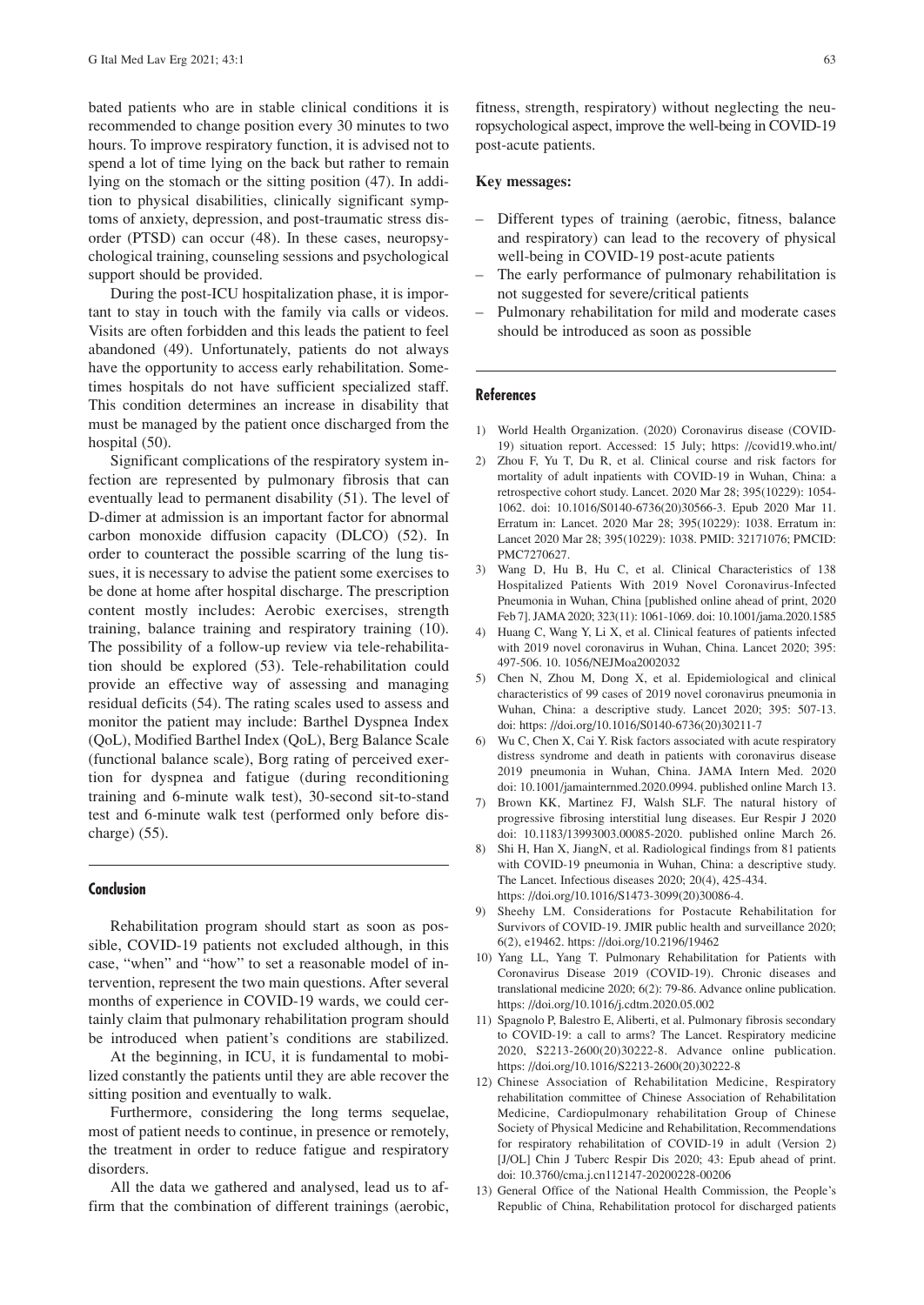with COVID-19 (pilot edition) (Mar 4, 2020) (EB/OL) http: //www.nhc.gov.cn/yzygj/s7653pd/202003/d4558d2cc35e44d5 b9adba7c911e0bc.shtml

- 14) Lazzeri M, Lanza A, Bellini R, et al. Respiratory physiotherapy in patients with COVID-19 infection in acute setting: a Position Paper of the Italian Association of Respiratory Physiotherapists (ARIR). Monaldi Arch Chest Dis 2020 Mar 26; 90(1). doi: 10.4081/monaldi.2020.1285.
- 15) Respiratory Care Committee of Chinese Thoracic Society. [Expert consensus on preventing nosocomial transmission during respiratory care for critically ill patients infected by 2019 novel coronavirus pneumonia]. Zhonghua Jie He He Hu Xi Za Zhi. 2020 Apr 12; 43(4): 288-296. Chinese. doi: 10.3760/cma.j.cn112147-20200304-00239. PMID: 32294813.
- 16) Zhang L, Hu W, Cai Z, et al. Early mobilization of critically ill patients in the intensive care unit: A systematic review and metaanalysis. PLoS One 2019; 14(10): e0223185. Published 2019 Oct 3. doi: 10.1371/journal.pone.0223185
- 17) Held N, Moss M. Optimizing Post-Intensive Care Unit Rehabilitation. Turk Thorac J 2019; 20(2): 147-152. Published 2019 Apr 1. doi: 10.5152/TurkThoracJ.2018.18172
- 18) Kohler J, Borchers F, Endres M, et al. Cognitive Deficits Following Intensive Care. Dtsch Arztebl Int 2019; 116(38): 627-634. doi: 10.3238/arztebl.2019.0627
- 19) Nakamura K, Nakano H, Naraba H, et al. Early rehabilitation with dedicated use of belt-type electrical muscle stimulation for severe COVID-19 patients. Crit Care 2020; 24: 342. https: //doi.org/10.1186/s13054-020-03080-5
- 20) Parry SM, Chapple LS, Mourtzakis M. Exploring the Potential Effectiveness of Combining Optimal Nutrition With Electrical Stimulation to Maintain Muscle Health in Critical Illness: A Narrative Review. Nutr Clin Pract 2018 Dec; 33(6): 772-789. doi: 10.1002/ncp.10213. Epub 2018 Oct 25. PMID: 30358183.
- 21) Liang T. Handbook of COVID-19, prevention and treatment. The first affiliated hospital, Zhejiang University School of Medicine. Compiled According to Clinical Experience. Rehabilitation therapy for COVID-19 patients. 2020. Aivable from: https: //www.alibabacloud. com/channel/preview\_pdf?spm=a3c0i.14138300.8102420620.readn ow.6df3647fia0PIF&file=https%3A%2F%2Fwww.alibabacloud. com%2FHandbook\_of\_COVID\_19\_Prevention\_en\_Mobile.pdf
- 22) Kalirathinam D, Guruchandran R, Subramani, P. Comprehensive physiotherapy management in covid-19 – a narrative review. Scientia Medica 2020; 30(1), e38030. https: //doi.org/10.15448/1980-6108.2020.1.38030
- 23) John A, Tomas ME, Cadnum JL, et al. Are health care personnel trained in correct use of personal protective equipment? Am J Infect Control 2016; 44(7): 840-842. doi: 10.1016/j.ajic.2016.03.031
- 24) Spruit MA, Singh SJ, Garvey C, et al. Task Force on Pulmonary Rehabilitation. An official American Thoracic Society/European Respiratory Society statement: key concepts and advances in pulmonary rehabilitation. Am J Respir Crit Care Med 2013 Oct 15; 188(8): e13-64. doi: 10.1164/rccm.201309-1634ST. Erratum in: Am J Respir Crit Care Med 2014 Jun 15; 189(12): 1570. PMID: 24127811.
- 25) Thomas P, Baldwin C, Bissett B, et al. Physiotherapy management for COVID-19 in the acute hospital setting: clinical practice recommendations. J Physiother 2020; 66(2): 73-82. doi: 10.1016/j.jphys.2020.03.011
- 26) Chahal AM, Van Dewark K, Gooch R, et al. 2020. A rapidly deployable negative pressure enclosure for aerosol-generating medical procedures. MedRxiv (preprint) doi: 10.1101/2020.04.14.20063958.
- 27) Warrillow S, Austin D, Cheung W, et al. Guiding principles for complex decision making during the COVID-19 pandemic. Crit Care Resusc 2020 Apr 15; 22(2): 98-102. Epub ahead of print. PMID: 32294810.
- 28) Perchiazzi G, Pellegrini M, Chiodaroli E, et al. The use of positive end expiratory pressure in patients affected by COVID-19: Time to reconsider the relation between morphology and physiology. Best Pract Res Clin Anaesthesiol 2020; 34(3): 561-567. doi: 10.1016/j.bpa.2020.07.007
- 29) Roesthuis L, van den Berg M, van der Hoeven H. Advanced respiratory monitoring in COVID-19 patients: use less PEEP! Crit Care 2020; 24: 230. https: //doi.org/10.1186/s13054-020-02953-z+
- 30) Meng L, Qiu H, Wan L, et al. Intubation and ventilation amid the COVID-19 outbreak: Wuhan's Experience. Anesthesiology 2020. doi: 10.1097/ALN.0000000000003296.
- 31) Favretto DO, Silveira RC, Canini SR, et al. Endotracheal suction in intubated critically ill adult patients undergoing mechanical ventilation: a systematic review. Rev Lat Am Enfermagem 2012; 20(5): 997-1007. doi: 10.1590/s0104-11692012000500023
- 32) Guérin C, Reignier J, Richard JC, et al. Prone positioning in severe acute respiratory distress syndrome. N Engl J Med. 2013; 368(23): 2159-2168. doi: 10.1056/NEJMoa1214103
- 33) Assaf G, Davis H, McCorkell L, et al. An analysis of the prolonged COVID-19 symptoms survey by Patient-Led Research Team. Patient Led Research, 2020. https: //patientresearchcovid19.com/.
- 34) COVID Symptom Study. How long does COVID-19 last? Kings College London, 2020. https: //covid19.joinzoe.com/post/covidlong-term?fbclid=IwAR1RxIcmmdL-EFjh\_aI-.
- 35) Halpin SJ, McIvor C, Whyatt G, et al. Postdischarge symptoms and rehabilitation needs in survivors of COVID-19 infection: A crosssectional evaluation. J Med Virol 2020 Jul 30.

doi: 10.1002/jmv.26368. Epub ahead of print. PMID: 32729939.

- 36) Vitacca M, Lazzeri M, Guffanti E, et al. Arir Associazione Riabilitatori dell'Insufficienza Respiratoria Sip Società Italiana di Pneumologia Aifi Associazione Italiana Fisioterapisti And Sifir Società Italiana di Fisioterapia E Riabilitazione OBOAAIPO. Italian suggestions for pulmonary rehabilitation in COVID-19 patients recovering from acute respiratory failure: results of a Delphi process. Monaldi Arch Chest Dis 2020 Jun 23; 90(2). doi: 10.4081/monaldi.2020.1444. PMID: 32573175.
- 37) Nieman DC, Wentz LM. The compelling link between physical activity and the body's defense system. J Sport Health Sci 2019 May; 8(3): 201-217. doi: 10.1016/j.jshs.2018.09.009. Epub 2018 Nov 16. PMID: 31193280; PMCID: PMC6523821.
- 38) Zhao H, Xie Y, Wang C. Recommendations for respiratory rehabilitation in adults with COVID-19. Chin Med J (Engl) 2020 Apr 09. doi: 10.1097/CM9.00000000000000848.
- 39) Liu K, Zhang W, Yang Y, et al. Respiratory rehabilitation in elderly patients with COVID-19: A randomized controlled study. Complement Ther Clin Pract 2020 May; 39: 101166. doi: 10.1016/j.ctcp.2020.101166. Epub 2020 Apr 1. PMID: 32379637; PMCID: PMC7118596.
- 40) Giacalone A, Rocco G, Ruberti E. Physical Health and Psychosocial Considerations During the Coronavirus Disease 2019 Outbreak [published online ahead of print, 2020 Aug 3]. Psychosomatics. 2020; S0033-3182(20)30214-0. doi: 10.1016/j.psym.2020.07.005
- 41) Bryant MS, Fedson SE, Sharafkhaneh A. Using Telehealth Cardiopulmonary Rehabilitation during the COVID-19 Pandemic. J Med Syst 2020; 44: 125.
- 42) Ceravolo MG, de Sire A, Andrenelli E, et al. Systematic rapid "living" review on rehabilitation needs due to COVID-19: update to March 31st, 2020. Eur J Phys Rehabil Med 2020 Jun; 56(3): 347-353. doi: 10.23736/S1973-9087.20.06329-7. Epub 2020 Apr 22. Update in: Eur J Phys Rehabil Med 2020 Jun; 56(3): 354-360. Update in: Eur J Phys Rehabil Med 2020 Aug; 56(4): 508-514. PMID: 32316718.
- 43) Vitacca M, Migliori GB, Spanevello A, et al. COVID-19 ICS Maugeri IRCCS network, Ceriana P, Fanfulla F, Braghiroli A, Fracchia C, Balbi B. Management and outcomes of post-acute COVID-19 patients in Northern Italy. Eur J Intern Med 2020 Aug; 78: 159-160. doi: 10.1016/j.ejim.2020.06.005. Epub 2020 Jun 10. PMID: 32532661; PMCID: PMC7283058.
- 44) Barker-Davies RM, O'Sullivan O, Senaratne KPP, et al. The Stanford Hall consensus statement for post-COVID-19 rehabilitation. British Journal of Sports Medicine 2020; 54: 949-959.
- 45) Asly M, Hazim A. Rehabilitation of post-COVID-19 patients. Pan Afr Med J 2020; 36: 168. Published 2020 Jul 9. doi: 10.11604/pamj.2020.36.168.23823
- 46) Curci C, Pisano F, Bonacci E, et al. Early rehabilitation in post-acute COVID-19 patients: data from an Italian COVID-19 rehabilitation unit and proposal of a treatment protocol. A cross-sectional study. Eur J Phys Rehabil Med 2020 Jul 15. doi: 10.23736/S1973- 9087.20.06339-X. Epub ahead of print. PMID: 32667150.